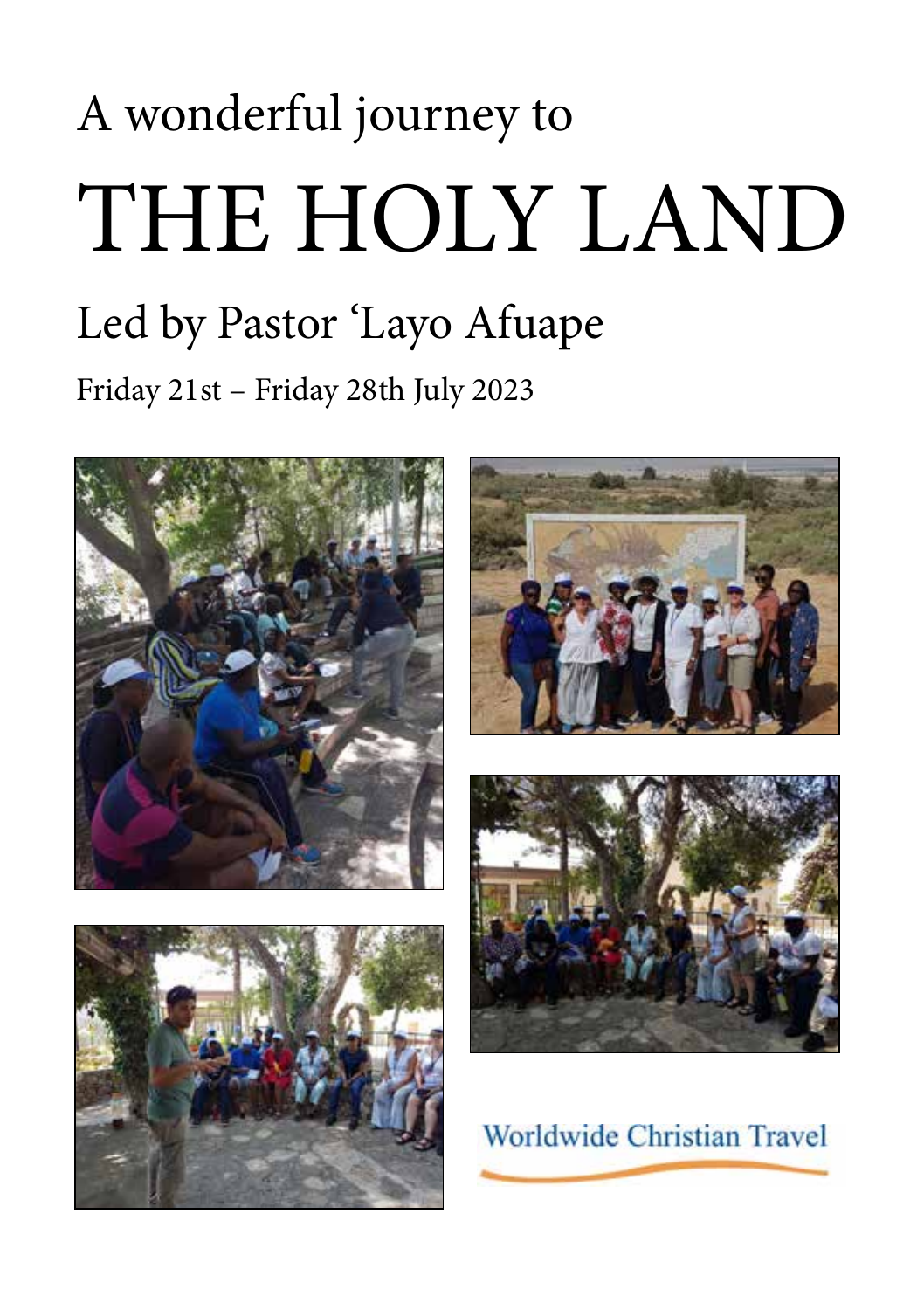Pastor 'Layo Afuape

Come and embark on a journey of a lifetime to the Holy Land!!

I promise your life will never be the same. The journey will take you from biblical and historical sites to places of leisure and festivity.



Come and be blessed, it promises to be a journey you will never forget.

Intrigued? Please call 'Layo on 07852929359

# **Day 1**

We depart on our flight from London Luton to Tel Aviv. Meeting and assistance upon arrival and transfer to our hotel in Jerusalem for dinner and overnight.

# **Day 2**

After breakfast we visit Bethany where we visit Lazarus' tomb and then continue to the Mount of Olives where we have a panoramic view over the Old City. Walk down the Palm Sunday road, to the chapel of Dominus Flevit, where the Lord wept over Jerusalem. Finally descend to the Garden of Gethsemane and the Church of All Nations. We continue with visits to Mount Zion and the Upper Room, also known as the Cenacle, which commemorates the Last Supper; the Dormition Abbey, commemorating the falling asleep of Mary; and the Church of St. Peter in Gallicantu on the sight of the house of the High Priest Caiaphas and see the Dungeon where Jesus was imprisoned.

Dinner and overnight in Jerusalem.

# **Day 3**

This morning we visit the Basilica of the Nativity and the Grotto, venerated as the Birthplace of Jesus. We drive to the Shepherds' Fields where we celebrate Holy Communion. Afterwards to The Way of the Cross / Abu Gosh Ein Karem - we shall enter the Old City and start our tour at the Crusaders' Church of St. Anne and the Pool of Bethesda. We end the day with a visit to the Garden Tomb. Dinner and overnight in Jerusalem.

# **Day 4**

Continue to the Tower of Antonia where Jesus was tried and the Church of the Flagellation. We visit the Western (Wailing) Wall where we will spend some time. Walk through Hezekiah's Tunnel before we drive to Qumran and to the Dead Sea and spend considerable time here before returning to our hotel. Dinner and overnight in Jerusalem.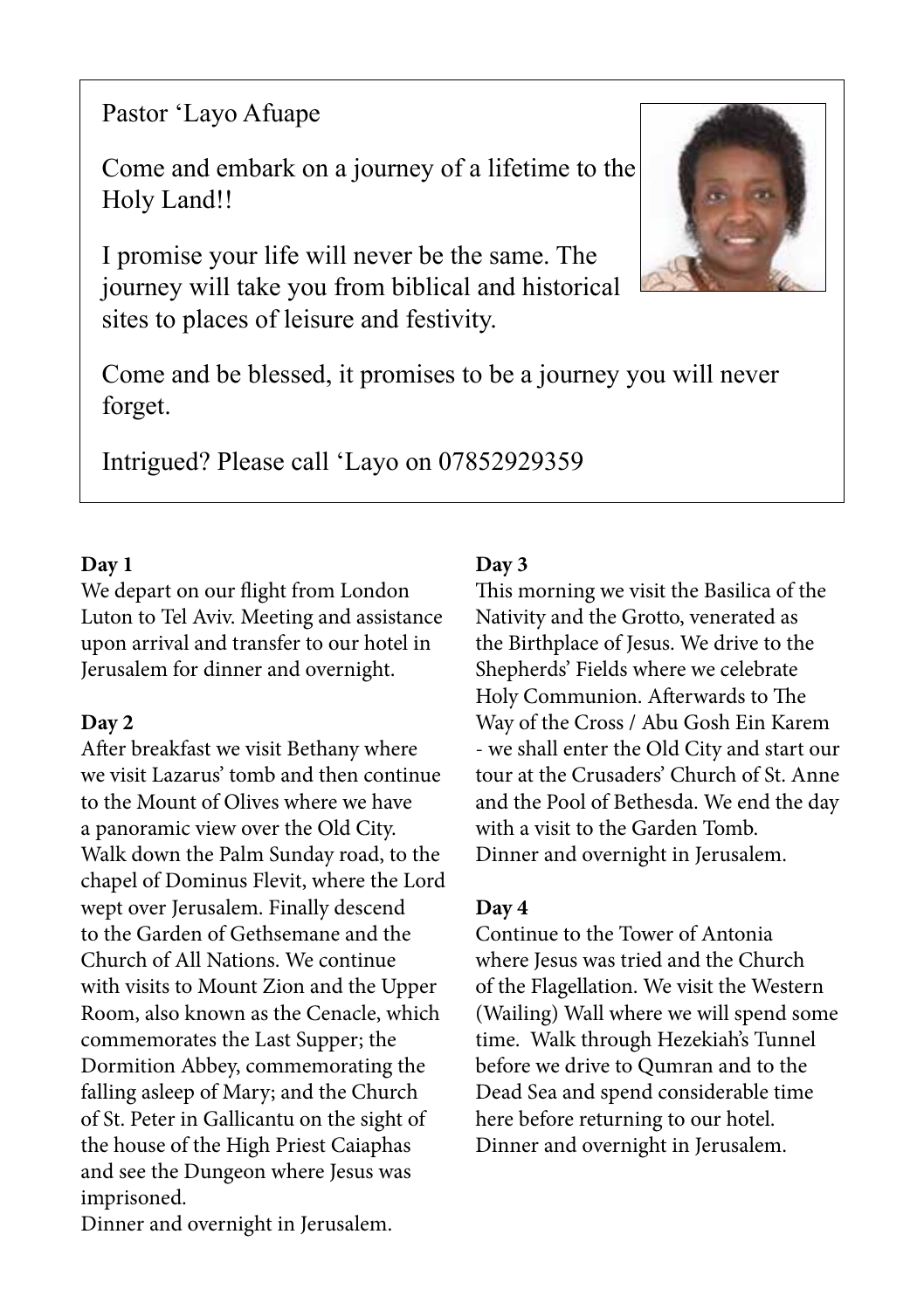## **Day 5**

Today we leave Jerusalem and drive to the Inn of the Good Samaritan and view the ancient city and take the chair lift to the Mount of Temptation. We continue to Shechem and Jacob's Well. After returning from Mesopotamia Jacob bought a plot of land for "a hundred pieces of silver" where he pitched his tent and dug a deep well. Jesus spoke to the Samaritan woman here. We then visit the baptism site at Yardinet on the River Jordan where there will be an opportunity to be baptised before continuing to Nazareth. Dinner and overnight in Nazareth.

## **Day 6**

After breakfast we take a boat trip across the Sea of Galilee. The boat will stop on the lake if you wish to have a brief service. We will first visit Capernaum "The Town of Jesus" where he carried out the major part of his Ministry and Messianic Work. Visit the excavations and St. Peter's Church. Visit Tabgha, the site where the Lord fed the 5,000 with five loaves and two fish, and the Mount of Beatitudes which commemorates our Lord's Sermon on the Mount. We then visit Bethsaida and finally, Beit Shean a Roman city. Dinner and overnight in Nazareth.

### **Day 7**

We visit Nazareth Village and the Old Synagogue. Continue to Cana of Galilee where Jesus performed his first miracle by turning water into wine at a wedding feast. Those who wish can renew their marriage vows. In the afternoon we drive to Mount Tabor where the Lord was Transfigured and spend considerable time here before returning to our hotel. Dinner and overnight in Nazareth.

# **Day 8**

Morning visit to Mount Carmel and then continue to Caesarea with its Roman amphitheatre and aqueduct. Finally visit Jaffa before driving to Tel Aviv airport for our return flight to London Luton.

# *Itinerary subject to change*

# **Price £1770 per person**

# **What the price includes**

- Return flights from London Luton to Tel Aviv (Details of flight numbers and times have not yet been finalised)
- Accommodation in good quality hotels in twin / double bedded rooms with private facilities on half board basis
- Transfer of passengers and baggage
- Sightseeing as in itinerary
- Services of a fully qualified English speaking guide
- Travel by air-conditioned coaches
- Entrance fees, gratuities (tips), service charges and porterage
- Airport taxes
- ATOL Protection Contribution\*

# **Not included in the price**

- Travel from home to UK airport
- Single supplement £319 per person
- Travel insurance including COVID-19 cover
- Any costs related to COVID-19 testing (PCR and Serology testing etc)

Please note that the cost of the tour may be subject to surcharges - please see the booking conditions. Currency exchange rates used  $£1 = US$1.3098$  as published in the Financial Times on the 8th March 2022.

\* APC (ATOL Protection Contribution) provides passenger protection via the ATTF (Air Travel Trust Fund). For further information visit www.caa.co.uk